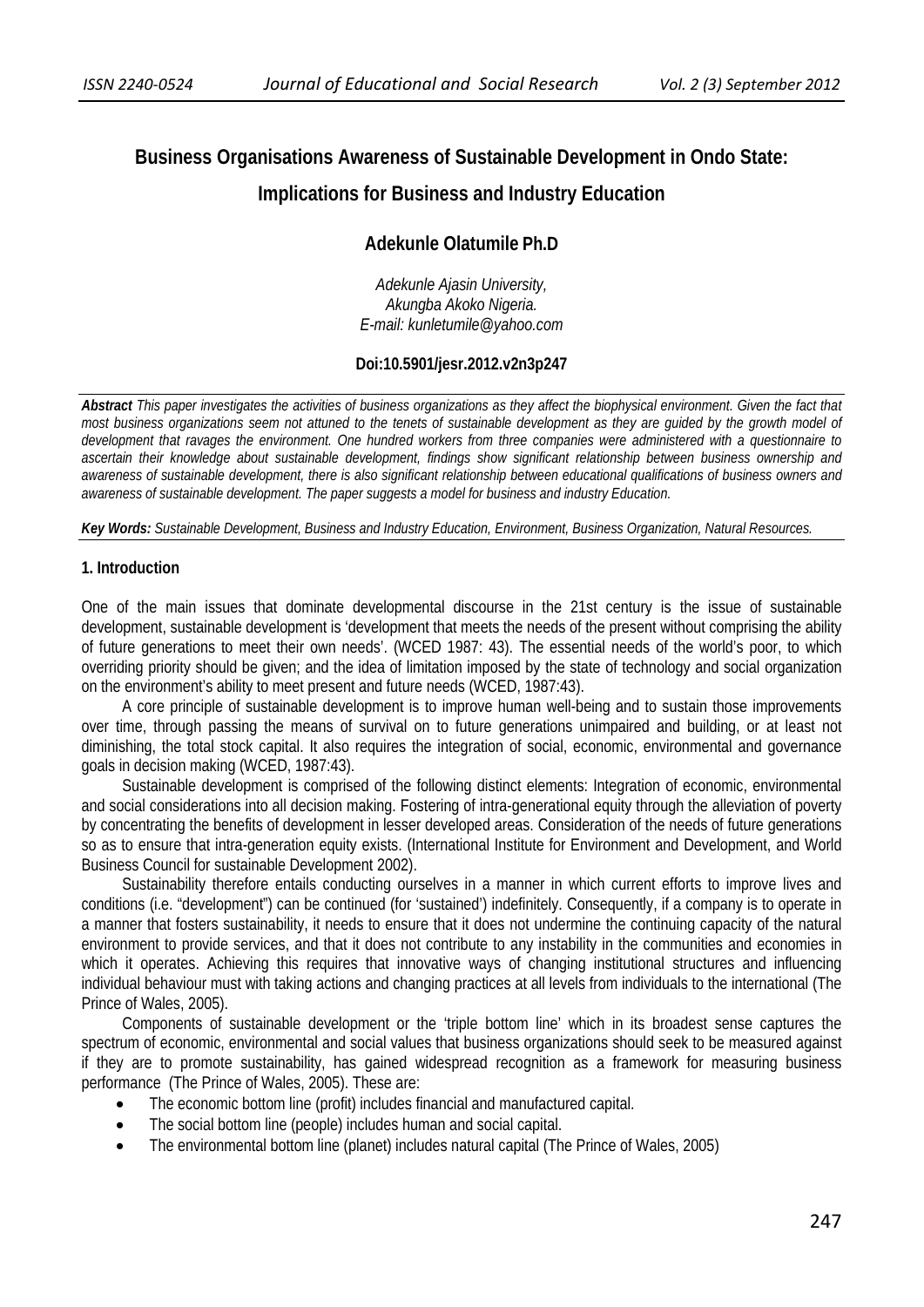## **2. Statement of problem**

The accustomed growth based model of development, that guides the operation of business concerns has been fruitful for a few but detrimental to many. It is a part to prosperity that ravages the environment and leaves a majority behind in squalor. The deterioration of our natural habitat is not far from the misuse of natural resources by mankind through the activities of business organizations. Observations across many local governments in the state show that many of the business enterprises have little or no knowledge about sustainable development. This study is set to assess the level of their awareness of sustainable development.

## **3. Methodology**

Three companies; a fast food company, a road construction company and an oil prospecting company were selected. One hundred members of staff were selected through accidental random sampling techniques. They were given a questionnaire that was meant to ascertain their knowledge about sustainable development.

## **Hypothesis 1**

There will be no significant relationship between ownership of business and awareness of sustainable development. Table 1: Zero order correlation showing the relationship between ownership of business and awareness of sustainable developments.

| /ariables                                    | N   | Mean                                    | $\sim$ $\sim$<br>ىن | correlation<br>Pearson |
|----------------------------------------------|-----|-----------------------------------------|---------------------|------------------------|
| Ownership                                    | 100 | . 84                                    | 0.838               | 0.436                  |
| : sustainable<br>development<br>Awareness of | 100 | $\overline{\phantom{a}}$<br>າຂ<br>28.76 | 15.380              |                        |

Correlation is significant at the 0.01 alpha level at 0.01 significance level. Table 1 above shows that there is significant relationship between ownership of business and awareness of sustainable development.

According to Peters and Porters (1990), sustainable development makes good business sense because it can create competitive advantages and new opportunities. This view of Peters and Porters is sharply in agreement with the above result because sustainable development brings about competitive advantages and new opportunities into business hence the owner must be aware of the new development.

Schmidheiny (1992) opined that sustainable development also requires far-reaching shifts in corporate attitudes and new ways of doing business.

According to Ulhoi (1992) if growing environmental concern is to be treated more as an opportunity than a threat, then a whole new strategies approach become crucial. The implications are far-reaching and include a redefinition of the corporate value system, a realignment of the corporate value system, and a change in behaviour throughout the entire organization. These assertions underscore the result of the hypothesis 1 above.

## **Hypothesis 2.**

There will be no significant relationship between educational qualification of business owners and awareness of sustainable development.

**Table 2:** Zero order correlation showing the relationship between educational qualification of business owners and awareness of sustainable development.

| Variables                              | N   | Mean  | JΡ    | Pearson correlation |
|----------------------------------------|-----|-------|-------|---------------------|
| qualifications of owner<br>Educational |     |       |       | -∪.ງວ∠              |
| Awareness of sustainable development   | 100 | 28.76 | 15.38 |                     |

From the above table, it can be seen that the result is significance at 0.01 level. This implies that the stated hypothesis is rejected. That is, there is a significant relationship between educational qualification of business owners and awareness of sustainable development. This implies that the owner must be educative enough before he can understand in detail all about sustainable development and how to practice it in his economic operations.

According to Cortes (1993), during the 1990's an increasing number of University presidents signed the Tail Loire Declaration, which among other things call for the creation of programmes to enable faculties to introduce environmental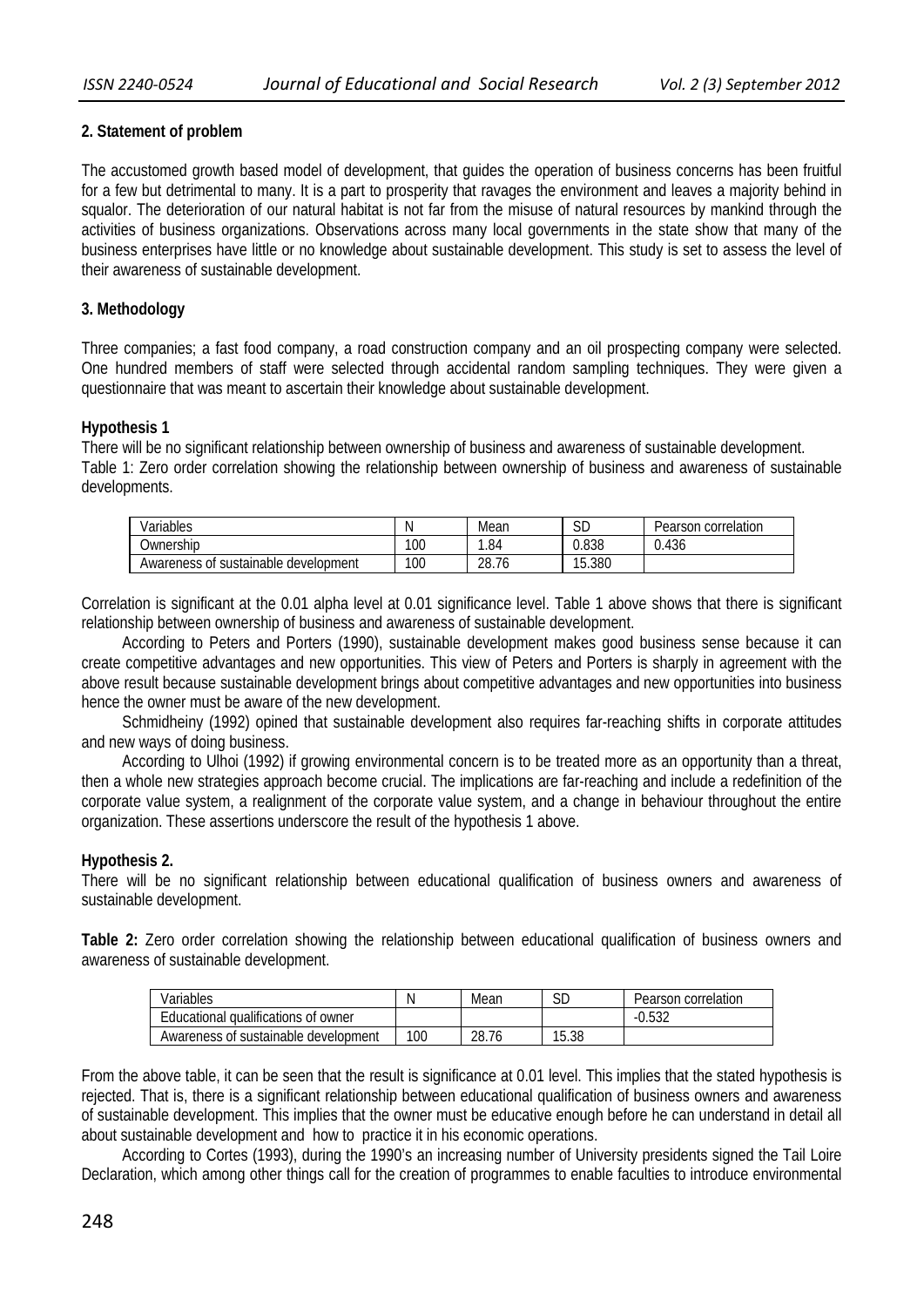perspectives and values into all courses in order to produce future graduates, who are environmentally literate and competent.

As pointed out by Cortes (1993), there is still a need for a variety of highly educated and trained professionals. According to UNEP (1990), industry has five major environmental education needs:

- i. Greater all round environmental awareness
- ii. Environmental education for present and future managers;
- iii. Training programmes for environmental specialists;
- iv. Environmental education for engineers and other professionals and
- v. Worker education and training.

This assertion is in agreement with the result of hypothesis 2.

#### **Hypothesis 3**

There will be no significant relationship between gender of respondents and their perception of sustainable development.

**Table 3:** Zero order correlation showing the relationship between gender and respondents perception of sustainable development.

| Variable                             | N   | Mean  | rг<br>שכ | Pearson correlation |
|--------------------------------------|-----|-------|----------|---------------------|
| Sex                                  | 100 | .48   | 0.502    |                     |
|                                      |     |       |          | .168                |
| Awareness of sustainable development | 100 | 28.76 | 15.380   |                     |

From the above table, the formulated hypothesis is accepted. That is, there is no significant relationship between respondent's gender and their perception of sustainable development. This implies that, it is both female and male that make up any society and both of them are at the high peak of knowing and understanding what sustainable development is all about, because it is both gender that are making use of the environment.

 According to Brundtland Report (1987), sustainable development is the development that meets the needs of the present without compromising the ability of future generation to meet their own needs. In other words, sustainable development focuses on improving the quality of life for all of the earth's citizens without stressing these natural resources beyond the capacity of the environment to supply them indefinitely. Hence, all citizens both male and female are concerned about sustainable development.

## **4. Conclusion**

The level of an awareness of sustainable development is still low among the business organizations and this has led to environment degradation, lives of workers is at stake and also, they do not enhance sustainability as a result of lack of knowledge of sustainable development.

The roles of the owners or the company to the environment such as giving contract to local contactor has been neglected and also the rights of their workers such as leisure time, good health and sound education or training have been deprived.

It is now left for us to employ all possible means as individuals, as group or as policy makers, to stop these harmful practices. This will be of help to owners, workers and the society at large.

#### *4.1 Implications for Industry Education*

The study adapt the recommendations of Tilbury, Adams and Keogh (2005) on steps for strengthening Environmental Education for sustainability within business and industry sector for the proposed industry education model;

Government policy should:

Recognise that Environmental Education initiatives focused on compliance, environmental performance and product stewardship need to be more closely aligned with learning for sustainability;

Encourage tools and resources that enhance motivation and capacity for long-term change;

Tap the potent power of informal learning;

Mobilise corporate organisations that seek to educate stakeholders on sustainability, for action.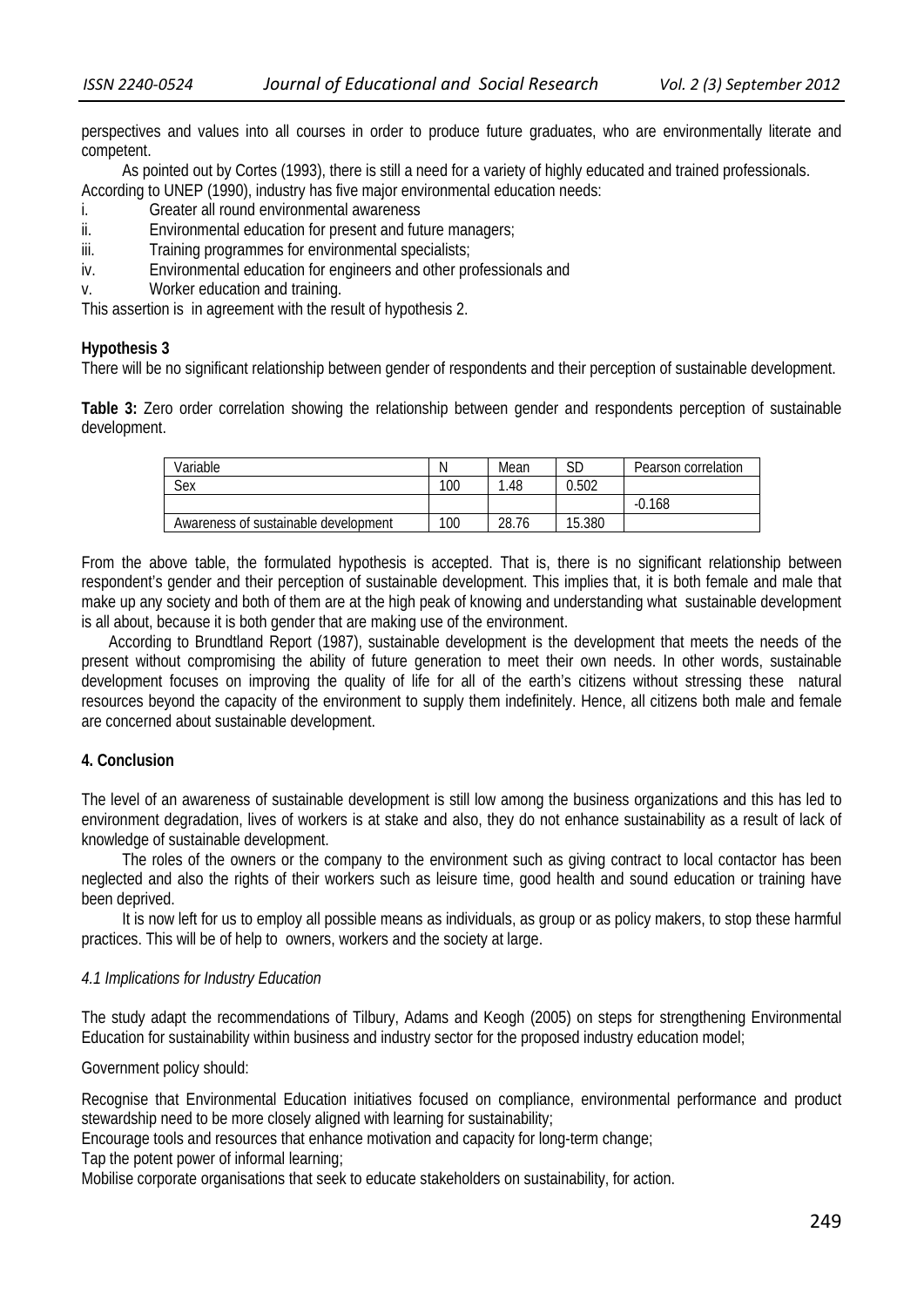Industries should:

Encourage incentives for corporate organisations to evaluate and learn from their education and training experiences. This would help them assess the impact of their current programmes and help them improve their management and performance concerning sustainability;

Enlist professional learning for sustainability educators to mentor business owners and managers from corporate organisations responsible for developing corporate stakeholder education programmes;

Provide support, in the form of training or other resources to facilitators of informal networks so that they are able to maximize the learning opportunities for participants;

Identify and categorise existing opportunities for informal learning for sustainability and available sustainability resources and tools.

Progressive stages in corporate sustainability should be mainstreamed in the model. This according to Tilbury, Adams and Keogh (2005) are:

1 Compliance - environmental considerations only of concern if obliged by law

2 Performance - improved environmental management leads to greater resource efficiency and reduced costs.

3 Stewardship – extended producer responsibility for product impacts; sustainability perceived in terms of benefit to longterm stakeholder prospects and continued license to operate

4 Social responsibility – management seeks to establish culture that is committed to meeting stakeholders interest and the needs (not just shareholders); profit is the goal, but not at any cost.

5 Learning organization – stakeholders in the business develop capacity to reflect on their roles in achieving sustainability and are actively involved in decision making and change for sustainability

#### **5. Recommendations**

The following recommendations are made:

Our policy makers should ensure proper monitoring of the business organization.

Government should ensure implementation of policies.

Widespread awareness of the perils of environmental degradation must be encouraged.

Widespread awareness on sustainable development through education at all level must be encouraged.

Government should use mass-media as a means of communication to the large community on sustainable development. There is need for business leaders to come together and grapple with these complex problems in the company of

representatives from government and civil society and with facilitation from expert practitioners in the fields.

In order to ensure that this support be effective, it is important, however, that efforts be well targeted and hence, that a too scattered approach be avoided.

There should be programmes or policies to foster. Small-to-medium enterprises. The policies should define:

- Capacity for ensuring sustainability at the community level
- Effective dispute resolution processes for community level.
- Social safeguard policies for vulnerable groups.
- Frameworks for local economic development.

#### **References**

 BEP (2003), Business and the Environmental Programme: Background briefing the Reference compendium on Business and sustainability, UK, University of Cambridge.

 Environmental Resources Management, International institute for Environment and Development (2002). Finding the way forward: How could voluntary Action move mining Towards sustainable Development, London.

European Foundation (1999), Report on the Role of the social partners in sustainable Development.

Falodum A.B etal (1997), Round-up Economic, Lagos, Longman Nigeria Plc.

 International Institute for Environment and Development (2003). The millennium Development Goals and Local Process" Hitting the target or missing the point? London IIED.

 International Institute for Environment and Development and World Business Council for sustainable Development (2003), finding common Ground: Indigenous peoples and their Association with the mining sectors, London, IIED, WBCSD.

 John. P. Ulhol et al (1996), corporate Environmental and Resources Management and Educational Requirements (part 1), Ireland, European Foundation for the improvement of living and working conditions.